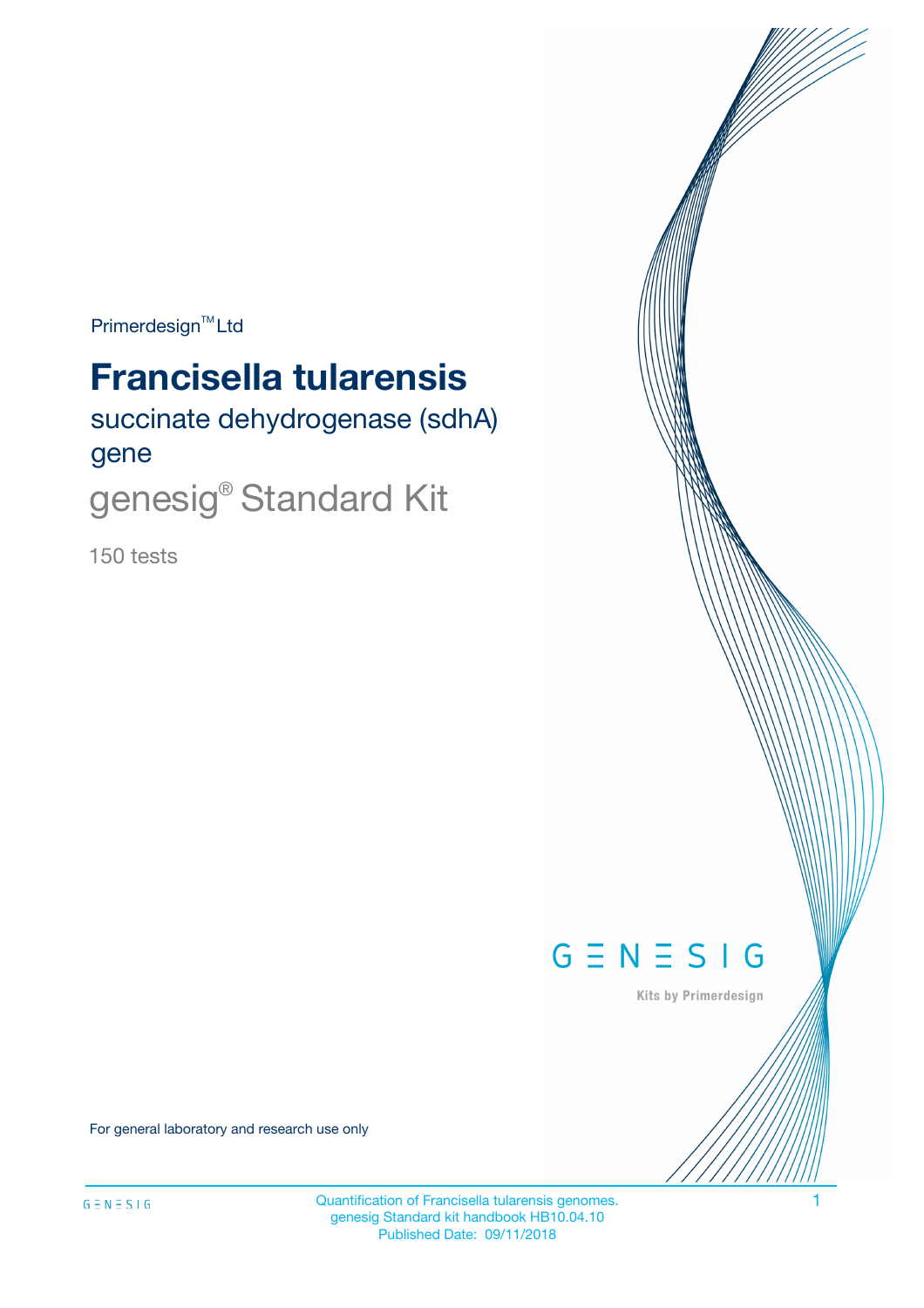## Introduction to Francisella tularensis

Francisella tularensis is an aerobic, Gram-negative, non-motile and non-sporing Coccobacillus which is the causative agent of the disease Tularemia, an infectious disease which is highly virulent in humans and rabbits. F. tularensis has a DNA genome of almost 1.9M nt in length arranged in a circular conformation and encoding under 2000 genes. There are several subspecies of this bacterium which vary in their degree of virulence. The highly virulent Francisella tularensis Type A strain is found mainly in North America whereas the less virulent F. tularensis palaeartica Type B strain is found in Europe and Eurasia. Two other non-virulent strains are less well studied and found in central Asia.

This bacterium uses arthropods as vectors to infect humans and animals but can also be transmitted via the air. Infection occurs via the mucosal membranes of the lung and gastrointestinal tract and also through the skin using its type 4 pili to adhere to the host cells. From here it targets organs including the lymph nodes, liver, spleen and lungs. Within the host, the bacterium infects macrophages by phagocytosis and multiplies until the host cell bursts open, releasing bacteria to infect other cells.

Infection with this bacterium results in a debilitating disease even at low levels of infection. Symptoms may vary depending on the mode of infection with the most common type of infection via insect bite causing an ulcer at the bite site accompanied by fever, chills, headache and fatigue. Infection via inhalation causes a typhoidal disease with fever, fatigue, weight loss and pneumonia. There is no vaccine available against this bacterium with most cases of infection being treated with antibiotics.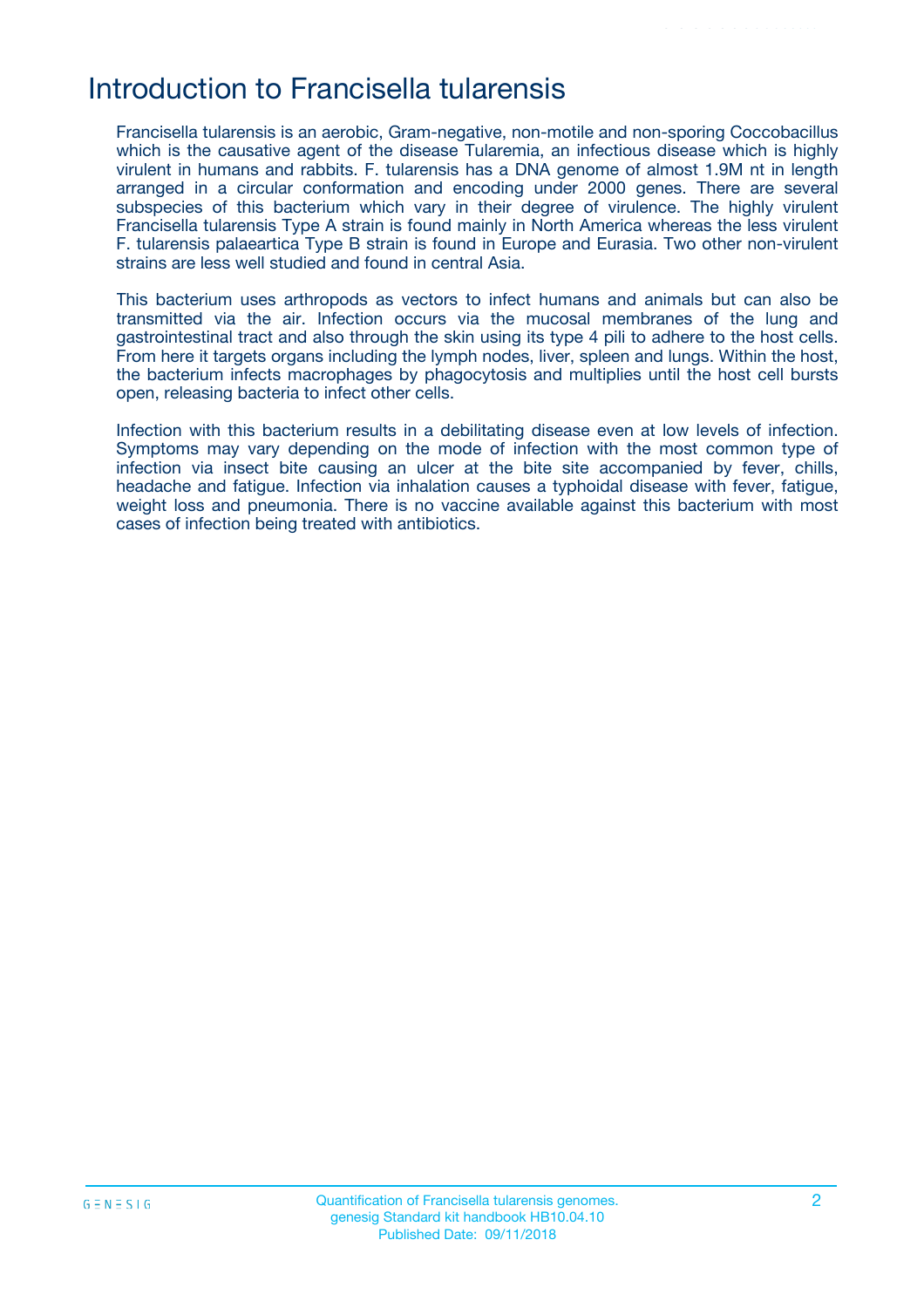

The Primerdesign genesig Kit for Francisella tularensis (F.tularensis) genomes is designed for the in vitro quantification of F.tularensis genomes. The kit is designed to have a broad detection profile. Specifically, the primers represent 100% homology with over 95% of the NCBI database reference sequences available at the time of design.

The dynamics of genetic variation means that new sequence information may become available after the initial design. Primerdesign periodically reviews the detection profiles of our kits and when required releases new versions.

Our kit for Francisella tularensis has been designed for the specific and exclusive in vitro quantification of this species including the three sub species holarctica, mediasiatica and tularensis . The primers and probe sequences in this kit have 100% homology with over 95% of reference sequences in the NCBI database based on a comprehensive bioinformatics analysis.

If you require further information, or have a specific question about the detection profile of this kit then please send an e.mail to enquiry@primerdesign.co.uk and our bioinformatics team will answer your question.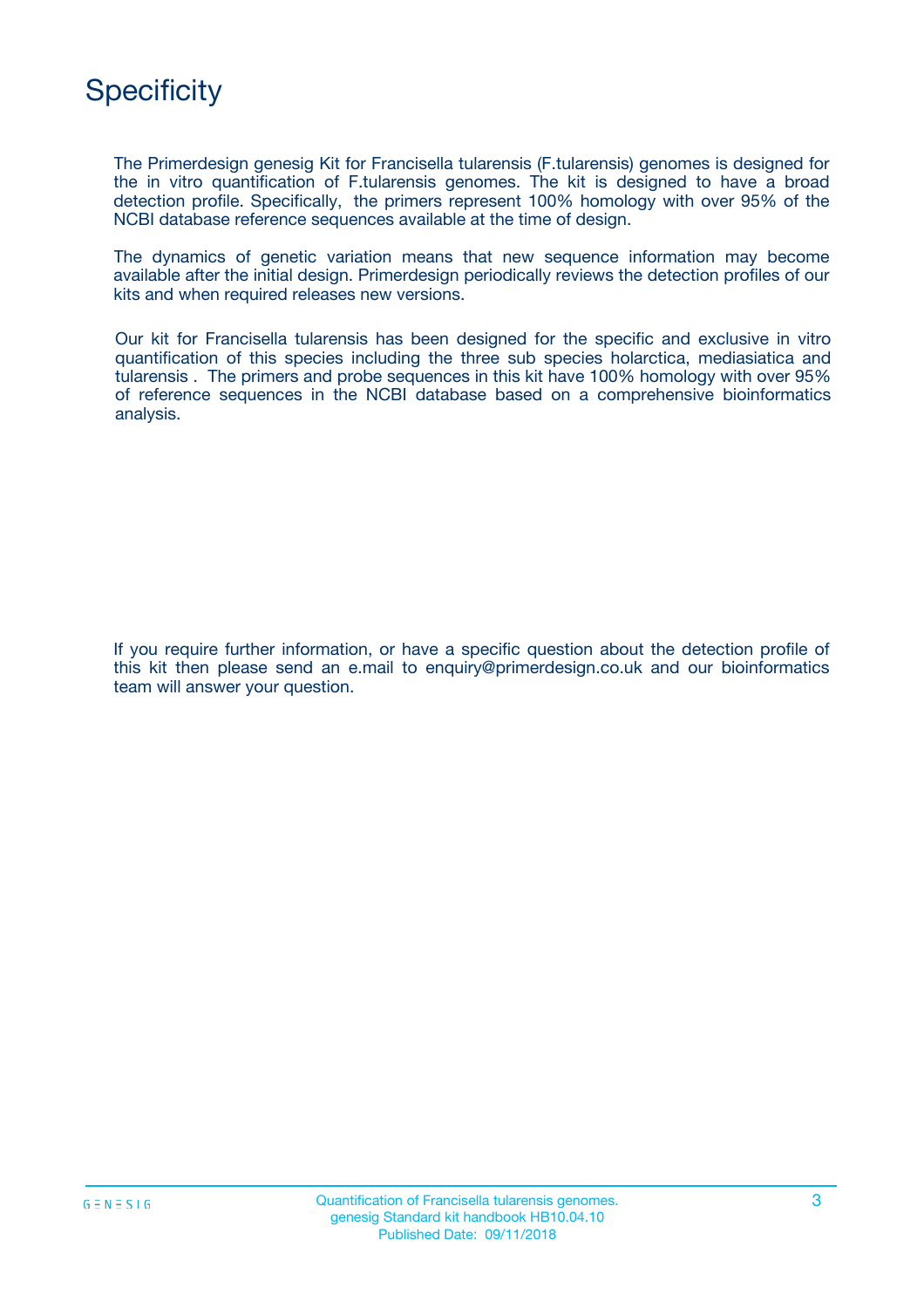## Kit contents

- **F.tularensis specific primer/probe mix (150 reactions BROWN)** FAM labelled
- **F.tularensis positive control template (for Standard curve RED)**
- **RNase/DNase free water (WHITE)** for resuspension of primer/probe mixes
- **Template preparation buffer (YELLOW)** for resuspension of positive control template and standard curve preparation

## Reagents and equipment to be supplied by the user

#### **Real-time PCR Instrument**

#### **Extraction kit**

This kit is recommended for use with genesig Easy DNA/RNA extraction kit. However, it is designed to work well with all processes that yield high quality RNA and DNA with minimal PCR inhibitors.

#### **oasig**TM **lyophilised or Precision**®**PLUS 2X qPCR Master Mix**

This kit is intended for use with oasig or PrecisionPLUS2X qPCR Master Mix.

**Pipettors and Tips**

**Vortex and centrifuge**

**Thin walled 1.5 ml PCR reaction tubes**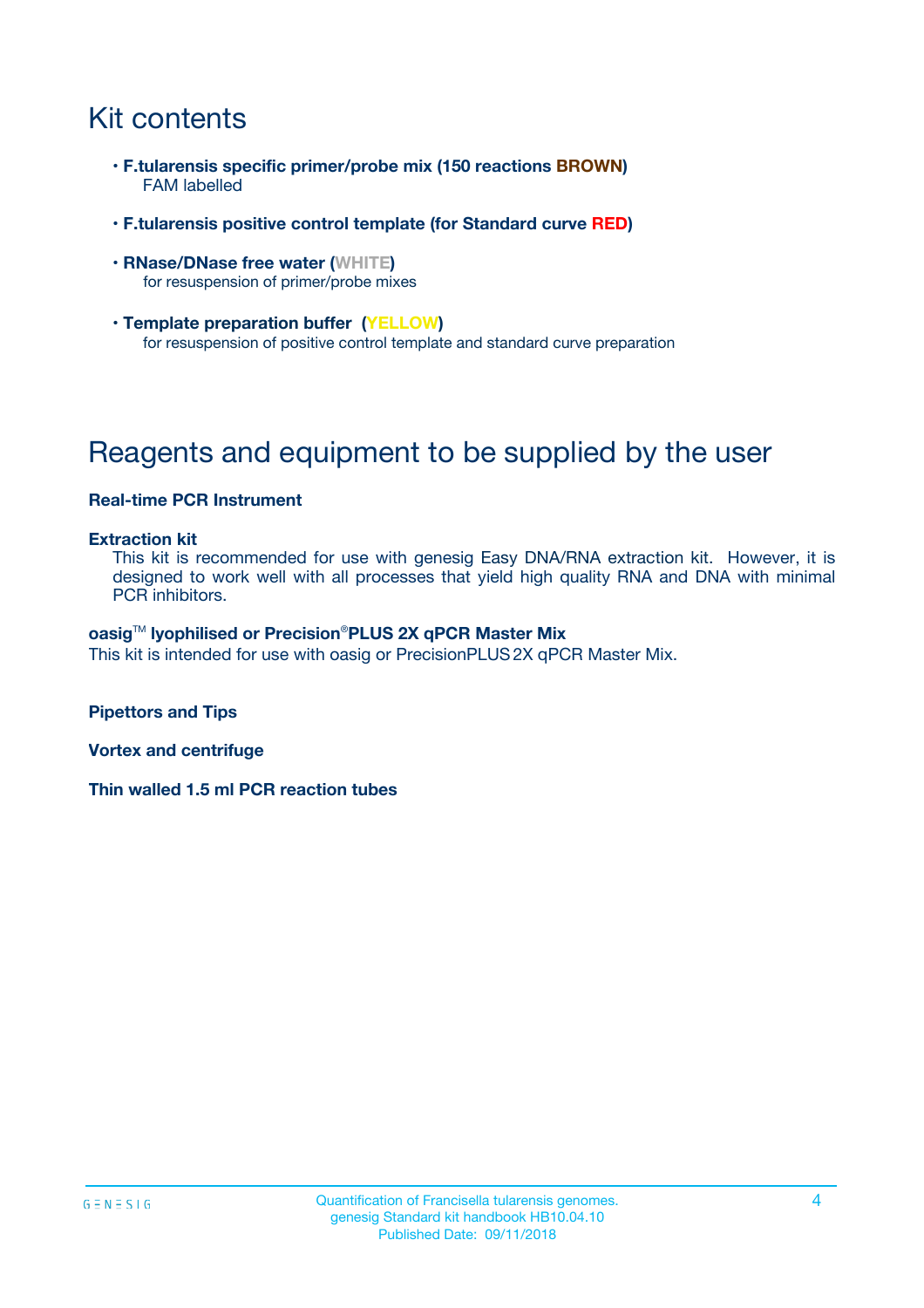### Kit storage and stability

This kit is stable at room temperature but should be stored at -20ºC on arrival. Once the lyophilised components have been resuspended they should not be exposed to temperatures above -20°C for longer than 30 minutes at a time and unnecessary repeated freeze/thawing should be avoided. The kit is stable for six months from the date of resuspension under these circumstances.

If a standard curve dilution series is prepared this can be stored frozen for an extended period. If you see any degradation in this serial dilution a fresh standard curve can be prepared from the positive control.

Primerdesign does not recommend using the kit after the expiry date stated on the pack.

### Suitable sample material

All kinds of sample material suited for PCR amplification can be used. Please ensure the samples are suitable in terms of purity, concentration, and DNA integrity. Always run at least one negative control with the samples. To prepare a negative-control, replace the template DNA sample with RNase/DNase free water.

### Dynamic range of test

Under optimal PCR conditions genesig F.tularensis detection kits have very high priming efficiencies of >95% and can detect less than 100 copies of target template.

### Notices and disclaimers

This product is developed, designed and sold for research purposes only. It is not intended for human diagnostic or drug purposes or to be administered to humans unless clearly expressed for that purpose by the Food and Drug Administration in the USA or the appropriate regulatory authorities in the country of use. During the warranty period Primerdesign genesig detection kits allow precise and reproducible data recovery combined with excellent sensitivity. For data obtained by violation to the general GLP guidelines and the manufacturer's recommendations the right to claim under guarantee is expired. PCR is a proprietary technology covered by several US and foreign patents. These patents are owned by Roche Molecular Systems Inc. and have been sub-licensed by PE Corporation in certain fields. Depending on your specific application you may need a license from Roche or PE to practice PCR. Additional information on purchasing licenses to practice the PCR process may be obtained by contacting the Director of Licensing at Roche Molecular Systems, 1145 Atlantic Avenue, Alameda, CA 94501 or Applied Biosystems business group of the Applera Corporation, 850 Lincoln Centre Drive, Foster City, CA 94404. In addition, the 5' nuclease assay and other homogeneous amplification methods used in connection with the PCR process may be covered by U.S. Patents 5,210,015 and 5,487,972, owned by Roche Molecular Systems, Inc, and by U.S. Patent 5,538,848, owned by The Perkin-Elmer Corporation.

### Trademarks

Primerdesign™ is a trademark of Primerdesign Ltd.

genesig $^\circledR$  is a registered trademark of Primerdesign Ltd.

The PCR process is covered by US Patents 4,683,195, and 4,683,202 and foreign equivalents owned by Hoffmann-La Roche AG. BI, ABI PRISM® GeneAmp® and MicroAmp® are registered trademarks of the Applera Genomics (Applied Biosystems Corporation). BIOMEK® is a registered trademark of Beckman Instruments, Inc.; iCycler™ is a registered trademark of Bio-Rad Laboratories, Rotor-Gene is a trademark of Corbett Research. LightCycler™ is a registered trademark of the Idaho Technology Inc. GeneAmp®, TaqMan® and AmpliTaqGold® are registered trademarks of Roche Molecular Systems, Inc., The purchase of the Primerdesign reagents cannot be construed as an authorization or implicit license to practice PCR under any patents held by Hoffmann-LaRoche Inc.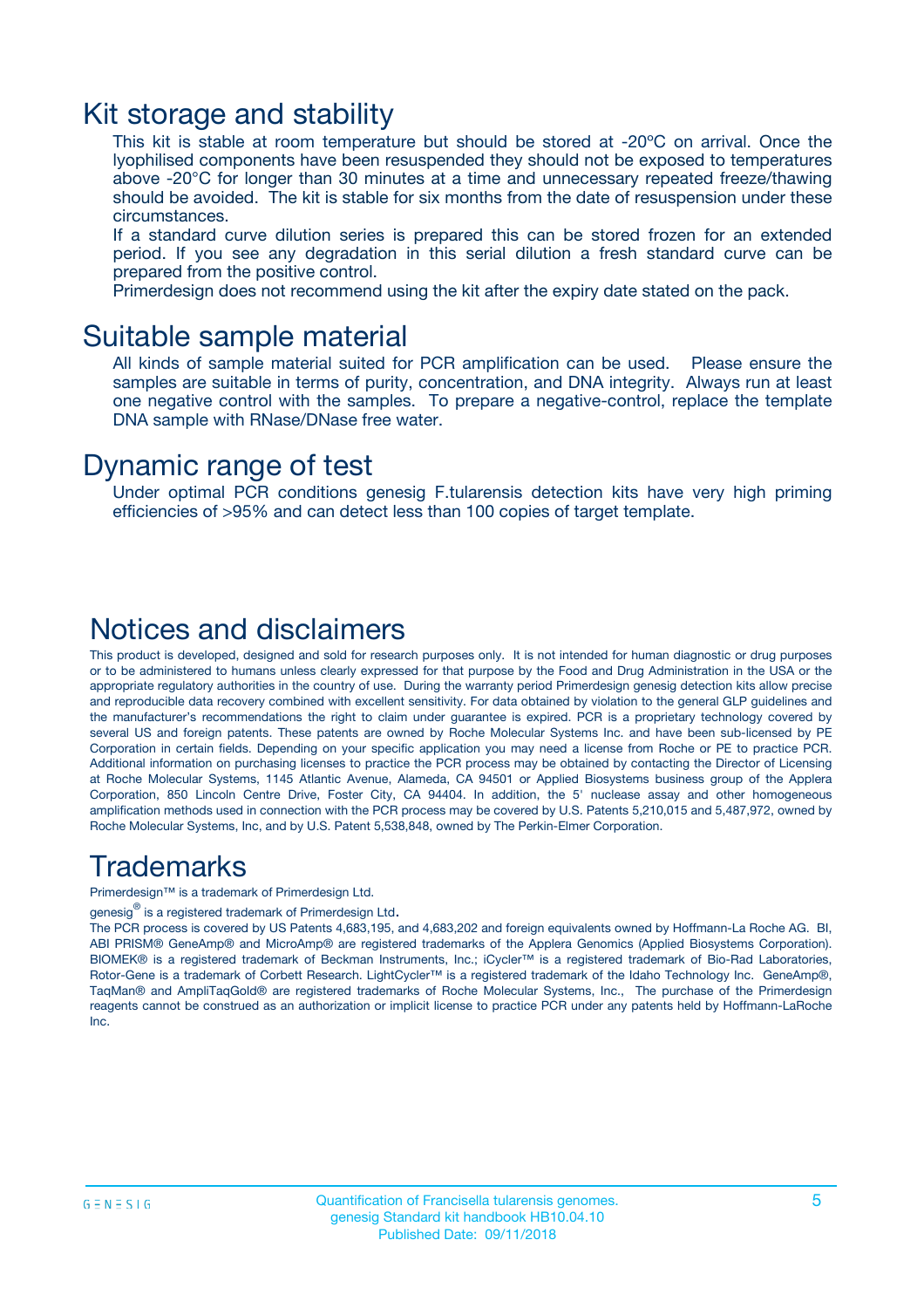## Principles of the test

#### **Real-time PCR**

A F.tularensis specific primer and probe mix is provided and this can be detected through the FAM channel.

The primer and probe mix provided exploits the so-called TaqMan® principle. During PCR amplification, forward and reverse primers hybridize to the F.tularensis DNA. A fluorogenic probe is included in the same reaction mixture which consists of a DNA probe labeled with a 5`-dye and a 3`-quencher. During PCR amplification, the probe is cleaved and the reporter dye and quencher are separated. The resulting increase in fluorescence can be detected on a range of qPCR platforms.

#### **Positive control**

For copy number determination and as a positive control for the PCR set up, the kit contains a positive control template. This can be used to generate a standard curve of F.tularensis copy number / Cq value. Alternatively the positive control can be used at a single dilution where full quantitative analysis of the samples is not required. Each time the kit is used, at least one positive control reaction must be included in the run. A positive result indicates that the primers and probes for detecting the target F.tularensis gene worked properly in that particular experimental scenario. If a negative result is obtained the test results are invalid and must be repeated. Care should be taken to ensure that the positive control does not contaminate any other kit component which would lead to false-positive results. This can be achieved by handling this component in a Post PCR environment. Care should also be taken to avoid cross-contamination of other samples when adding the positive control to the run. This can be avoided by sealing all other samples and negative controls before pipetting the positive control into the positive control well.

#### **Negative control**

To validate any positive findings a negative control reaction should be included every time the kit is used. For this reaction the RNase/DNase free water should be used instead of template. A negative result indicates that the reagents have not become contaminated while setting up the run.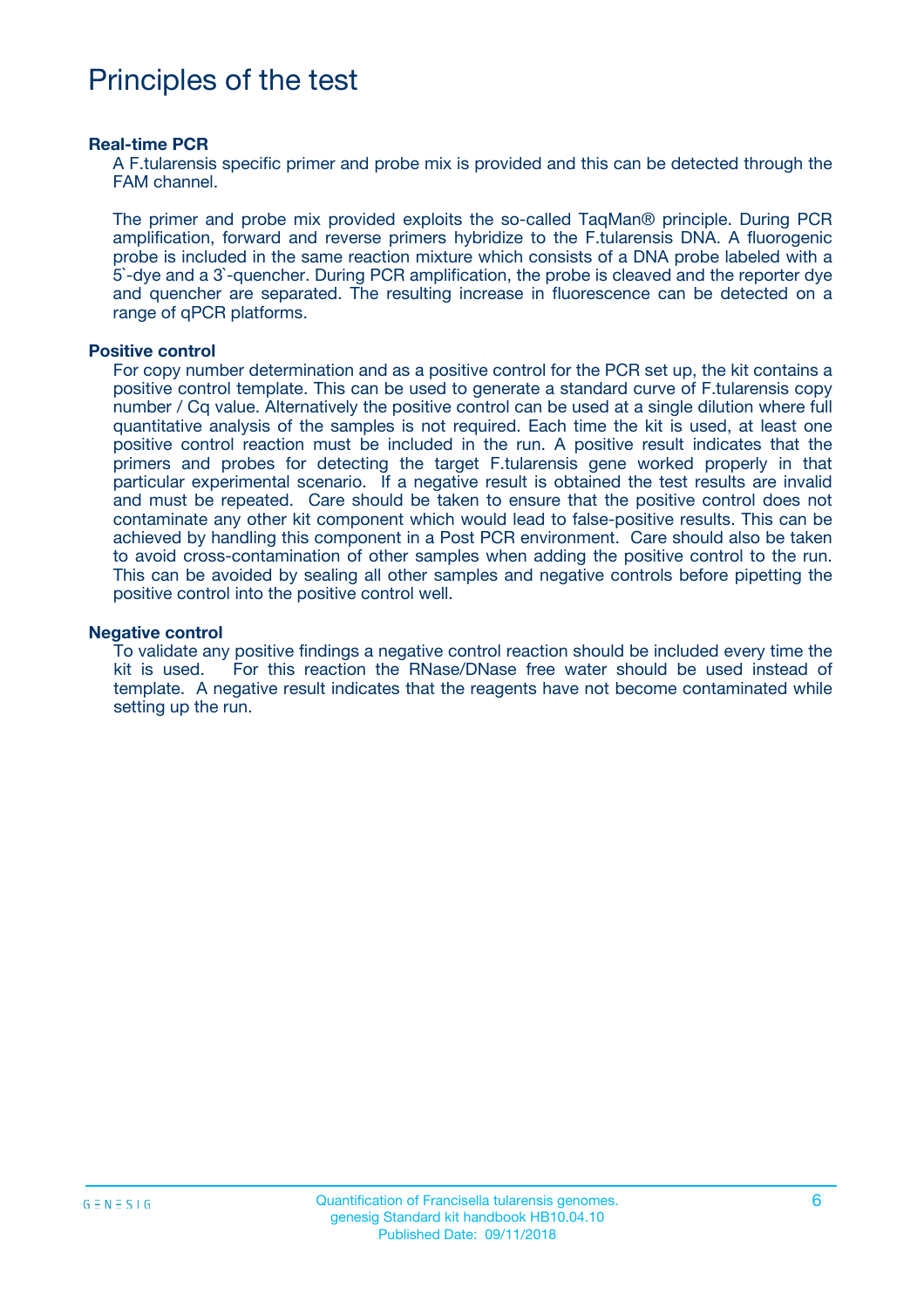## Resuspension protocol

To minimize the risk of contamination with foreign DNA, we recommend that all pipetting be performed in a PCR clean environment. Ideally this would be a designated PCR lab or PCR cabinet. Filter tips are recommended for all pipetting steps.

#### **1. Pulse-spin each tube in a centrifuge before opening.**

This will ensure lyophilised primer and probe mix is in the base of the tube and is not spilt upon opening the tube.

**2. Resuspend the kit components in the RNase/DNase free water supplied, according to the table below.**

To ensure complete resuspension, vortex each tube thoroughly.

| Component - resuspend in water        | Volume: |
|---------------------------------------|---------|
| <b>Pre-PCR pack</b>                   |         |
| F.tularensis primer/probe mix (BROWN) | 165 ul  |

### **3. Resuspend the positive control template in the template preparation buffer supplied, according to the table below:**

To ensure complete resuspension, vortex the tube thoroughly.

| Component - resuspend in template preparation buffer |        |  |
|------------------------------------------------------|--------|--|
| <b>Post-PCR heat-sealed foil</b>                     |        |  |
| F.tularensis Positive Control Template (RED) *       | 500 µl |  |

\* This component contains high copy number template and is a VERY significant contamination risk. It must be opened and handled in a separate laboratory environment, away from the other components.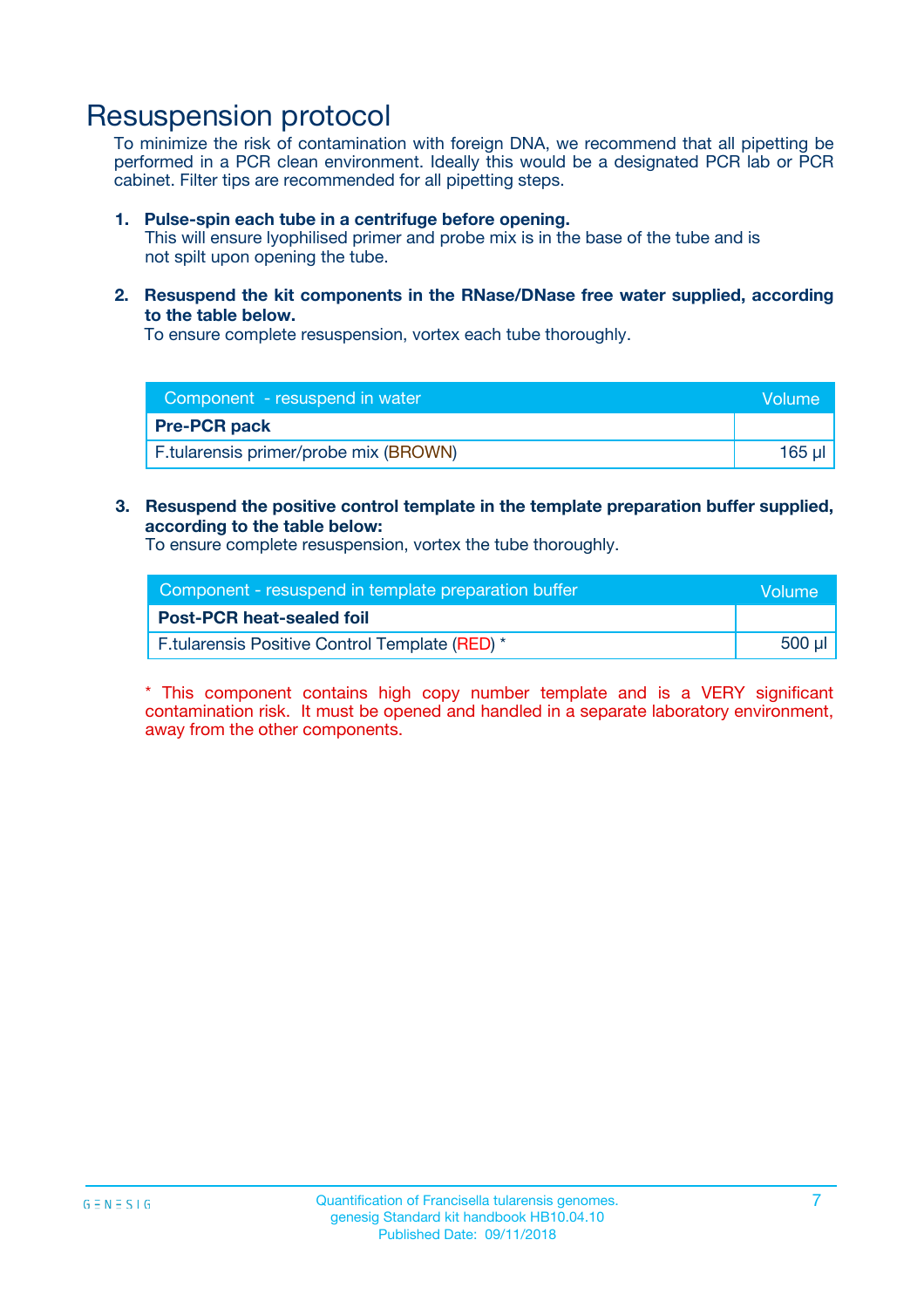## qPCR detection protocol

**1. For each DNA sample prepare a reaction mix according to the table below:** Include sufficient reactions for positive and negative controls.

| Component                                 | Volume   |
|-------------------------------------------|----------|
| oasig or PrecisionPLUS 2X qPCR Master Mix | 10 $\mu$ |
| F.tularensis primer/probe mix (BROWN)     | 1 $\mu$  |
| <b>RNase/DNase free water (WHITE)</b>     | $4 \mu$  |
| <b>Final Volume</b>                       | $15$ µ   |

- **2. Pipette 15µl of this mix into each well according to your qPCR experimental plate set up.**
- **3. Prepare DNA templates for each of your samples.**
- **4. Pipette 5µl of DNA template into each well, according to your experimental plate set up.**

For negative control wells use 5µl of RNase/DNase free water. The final volume in each well is 20µl.

**5. If a standard curve is included for quantitative analysis, prepare a reaction mix according to the table below:**

| Component                                 | Volume     |
|-------------------------------------------|------------|
| oasig or PrecisionPLUS 2X qPCR Master Mix | 10 µl      |
| F.tularensis primer/probe mix (BROWN)     | 1 µI       |
| <b>RNase/DNase free water (WHITE)</b>     | $4 \mu$    |
| <b>Final Volume</b>                       | $15$ $\mu$ |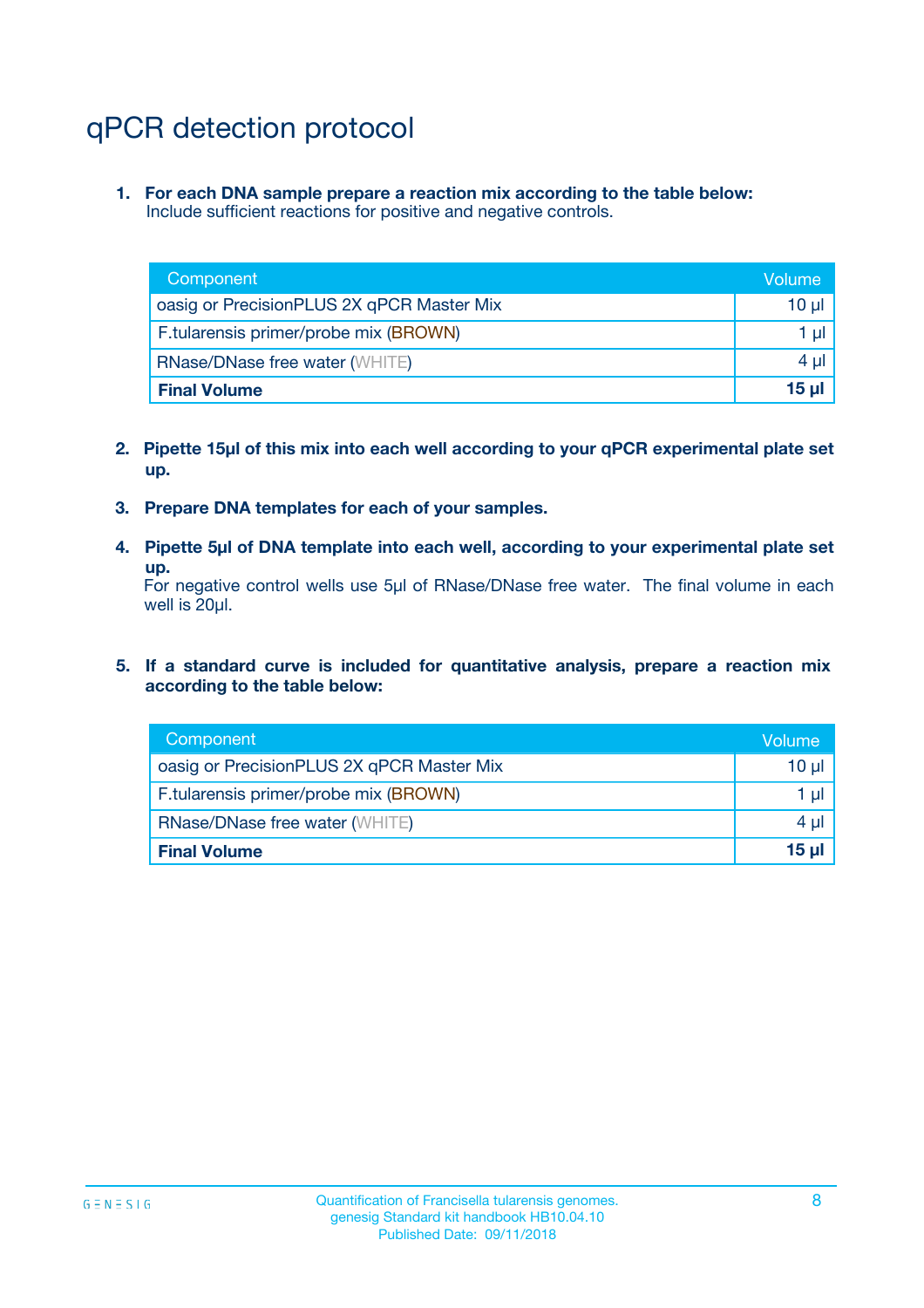### **6. Preparation of a standard curve dilution series.**

- 1) Pipette 90µl of template preparation buffer into 5 tubes and label 2-6
- 2) Pipette 10µl of Positive Control Template (RED) into tube 2
- 3) Vortex thoroughly
- 4) Change pipette tip and pipette 10µl from tube 2 into tube 3
- 5) Vortex thoroughly

Repeat steps 4 and 5 to complete the dilution series

| <b>Standard Curve</b>         | <b>Copy Number</b>     |
|-------------------------------|------------------------|
| Tube 1 Positive control (RED) | $2 \times 10^5$ per µl |
| Tube 2                        | $2 \times 10^4$ per µl |
| Tube 3                        | $2 \times 10^3$ per µl |
| Tube 4                        | $2 \times 10^2$ per µl |
| Tube 5                        | 20 per µl              |
| Tube 6                        | 2 per ul               |

7. Pipette 5µl of standard template into each well for the standard curve according to your experimental plate set up.

The final volume in each well is 20µl.

## qPCR amplification protocol

Amplification conditions using oasig or PrecisionPLUS2X qPCR Master Mix.

| <b>Step</b> |                   | <b>Time</b>     | <b>Temp</b> |
|-------------|-------------------|-----------------|-------------|
|             | Enzyme activation | 2 min           | 95 °C       |
| Cycling x50 | Denaturation      | 10 <sub>s</sub> | 95 $°C$     |
|             | DATA COLLECTION * | 60 s            | 60 °C       |

\* Fluorogenic data should be collected during this step through the FAM channel